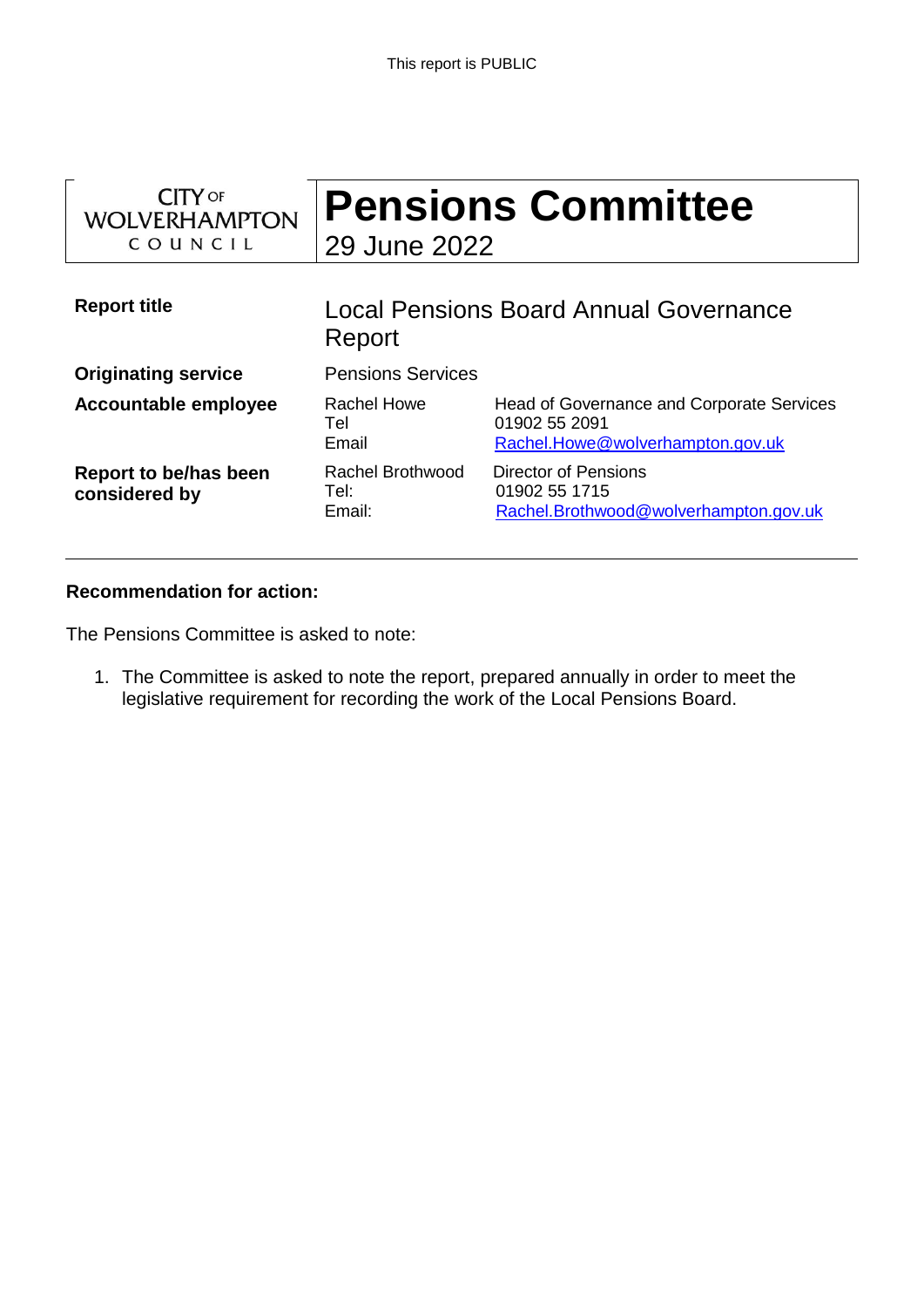## **1.0 Purpose**

1.1 To inform the Committee on the work undertaken by the Local Pensions Board ("the Board") during the 2021-22 municipal year and to meet the legislative requirement for producing an annual report.

## **2.0 Background**

- 2.1 The Public Service Pensions Act 2013 introduced the requirement to have a Local Pensions Board to assist in the good governance of the Scheme.
- 2.2 The West Midlands Pension Fund created and implemented the Local Pensions Board ahead of the deadline of the 1 April 2015 and has since developed an appropriate training programme and annual workplan in consideration of matters relevant to the Fund and the role of the Board.

## **3.0 Board Membership**

- 3.1 The Board undertook its annual nomination process during July 2021 where Joe McCormick, the Board's academy representative, was re-appointed for a second term. The Board also appointed a second Academy Representative, Steve Smith, as an observer member, recognising the strength of Steve's application, the growing number of academies in the Fund's employer base and potential for future turnover among employer representatives on the Board.
- 3.2 With the exception of the annual appointments undertaken at the start of the municipal year Board membership has been stable, with a full complement of Board members in place throughout the year. At their meeting on 26 April 2022 the Board agreed to revise its terms of reference and appointments policy so that recruitment and nominations would take place biennially (rather than annually) to allow the Board to retain knowledge and skills and in light of the delay and ongoing increase in regulatory changes anticipated throughout this year. Therefore, a nomination process will not take place during 2022/23 unless a vacancy occurs naturally.

# **4.0 Training**

- 4.1 The Fund offered a number of both face-to-face and virtual training opportunities for Board members over 2021/22, to add ongoing development of knowledge and skills relevant to the broad range of topics and information report and discussed at Board meetings. A wide range of reading material has also been signposted to include relevant briefings and updates prepared by the Local Government Pension Scheme (LGPS) Scheme Advisory Board (SAB) and the Pensions Regulator.
- 4.2 The Fund endeavoured to deliver joint training opportunities alongside the Pensions Committee to continue to build and strengthen relationships across the two governing bodies. During the 2020/21 year, in addition to the Fund's virtual Mid-Year Review, the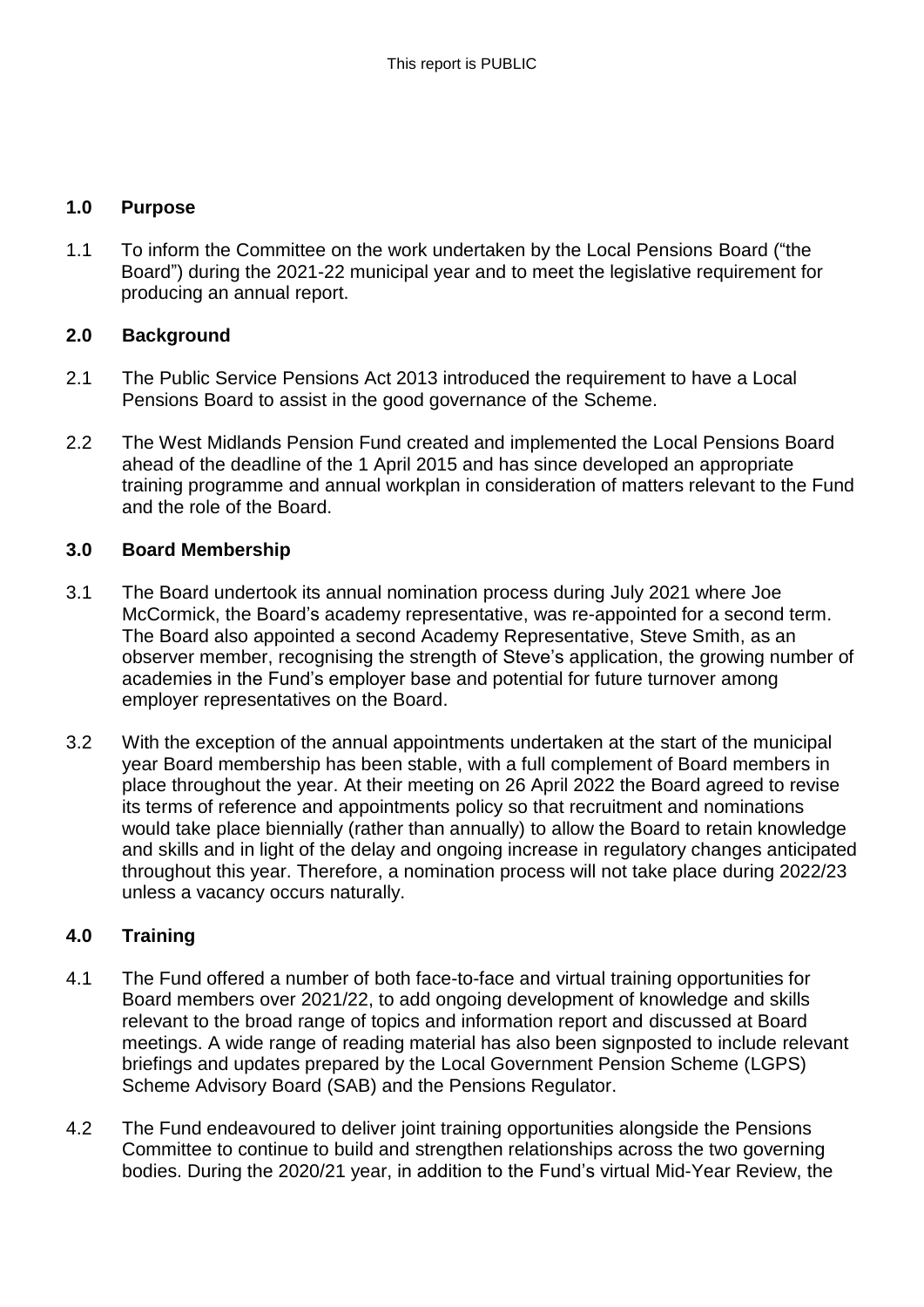Board were invited to attend a Responsible Investment Summit held by the Fund's Investment Pooling Company, LGPS Central, as well as joint training events hosted by the Fund in October and March 2021. The Fund will look to continue this collaborative training over 2022/23 year, as well as responding to individual requirements and requests received through member feedback.

- 4.3 Board members have continued to have access to a wide variety of reference and training materials including briefing notes and media updates, through continued use and update of a dedicated online learning platform available to both Pensions Committee and Local Pensions Board members, which also hosts governance documents, handbooks, and training materials.
- 4.4 All members are encouraged to meet their training target to ensure that they obtain the relevant knowledge and skills required to undertake their role on the Board. Attached in Appendix A is a copy of the 2021/22 individual training hours recorded for members of the Board as at 30 April 2022.

## **5.0 Reports of the Pension Board**

- 5.1 During 2021/22 the Board did not refer any matter to the Pensions Committee and continued its focus on Customer Engagement, Risk Management, Service Development and Investment Governance. The Board continued to consider customer engagement and service provision through both periods of restrictions due to the pandemic and the return of face-to-face events, working with officers to ensure support and information was available to members, as well as working with Fund's employers to support and understand matters of interest and relevance across the employer-base and to differing sectors within.
- 5.2 The Board also considered the impact of LGPS regulatory changes on the Fund, continuing to engage with their respective groups on these issues and regularly informing their counterparts on key messages of the Fund, including the changes being implemented to ensure continued compliance with regulation, including, for example, the pending McCloud remedy.
- 5.3 Throughout the year, the Board considered reports on the following topics:
	- Customer Engagement
	- Pensions Administration
	- Governance and Assurance, including monitoring of Key Performance Indicators and Risk Management
	- Impact of changes to regulations
	- Service Development
	- Funding Management
	- Responsible Investment and Climate Change
	- Investment Governance
	- Funding Valuation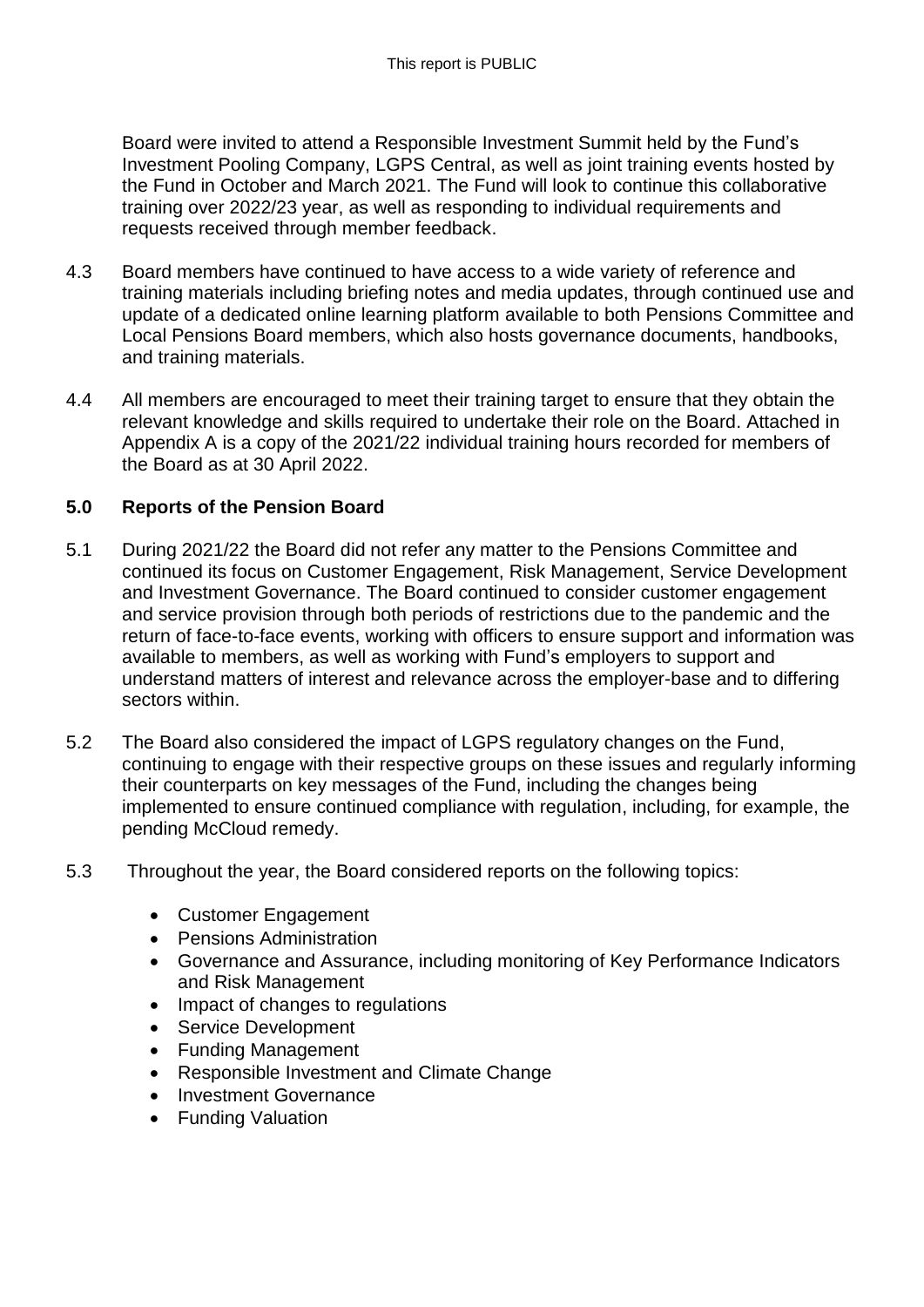### **6.0 Reports of the LGPS Pension Board**

- 6.1 In line with its Regulatory duty, the national SAB has every year since 2013 produced its Scheme Annual Report highlighting national averages in areas such as investment returns, asset allocation, funding and governance.
- 6.2 The SAB produces its report based on published annual reports and accounts of the LGPS Funds across England and Wales. It is therefore produced retrospectively each year. The latest report, published June 2022, highlights the aggregated position from individual LGPS Fund 2021 annual reports and provides a useful point of reference for a variety of stakeholders.
- 6.3 The LGPS highlights for 2021 as noted by SAB (covering LGPS England & Wales) include;
	- The total membership of the LGPS grew by 66,624 (1.08%) to 6.226m members in 2021 from 6.16m in 2020
	- The total number of active LGPS employers in 2021 was over 14,448.
	- The total assets of the LGPS increased to £342bn (change of 23.4%) during 2021.
	- The net investment return on these assets (after fees) as at 31 March 2021 was 20.56%, reflecting market conditions during the year.
	- The Scheme held a positive cash-flow position in 2020, including investment income.
	- The most recent Scheme funding level, aggregated across local valuations, remains at 98% (2019 valuation)
- 6.4 In comparison, the Fund's highlights for the year to 31 March 2021 show;
	- The total membership grew from 333,934 to 335,101 (0.4%)
	- Employers increased from 704 to 743 (5.2%)
	- The Fund's total assets increased from £15.3 billion to £18.91 billion (20%), reflecting the market recovery post the Covid pandemic
	- The Fund's local funding level was 94% (2019 valuation)
- 6.5 Throughout the year, the SAB has issued a number of communications reporting on the outcomes of their meetings and delivery of their own workplan, all of which have been presented to the Local Pension Board and Committee in update reports at formal meetings, through training events or communication roundups.
- 6.6 The SAB is undertaking a "forward look" to agree its future strategic priorities following the appointment of new Board secretariat earlier this year and its workplan for 2022/23 is expected to be published in due course.
- **7.0 Costs**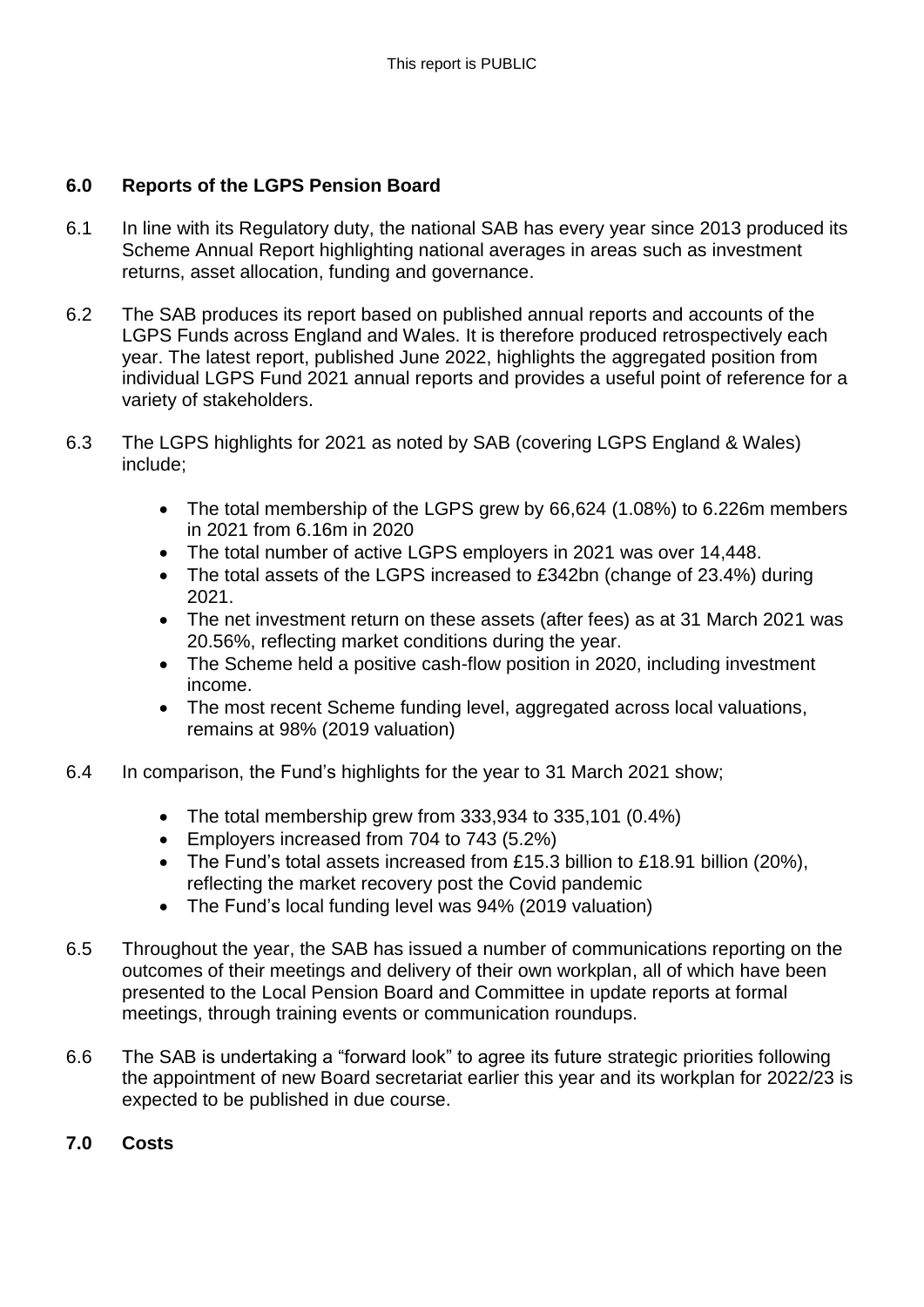- 7.1 The cost of operating and supporting the Local Pensions Board is included within the Fund's annual budget as part of the Good Governance of the Fund.
- 7.2 To support the work of the SAB, all LGPS Funds are required to pay a levy based on membership numbers. For 2021/22 that levy was £29,632 (excluding VAT), which the Fund has paid as due.

## **8.0 Forward Plan for 2022/23**

- 8.1 In considering the work of the Local Pensions Board going forward to ensure the continued good governance of the Scheme, areas of focus for 2022/23 will continue to be focused around effective governance, customer engagement, regulatory change, service delivery and operational resilience to ensure the Fund is able to adapt and respond to the changing demands of service from its customers and to the changing regulatory landscape of the LGPS. The Board themselves may also add items as they review the Fund's governance in line with their statutory duty.
- 8.2 The Board will also continue to monitor delivery of the Fund's Corporate Plan 2022 27, having supported the Pensions Committee and officers to shape the goals and objectives of the Fund and to develop its areas of focus to support the achievement of those goals, as outlined below;
	- People and Customers ensuring we provide an inclusive and supportive working environment and create opportunities to build careers, securing future knowledge and skills.
	- Corporate Communications increasing accessibility to the Fund's support services and engaging wider stakeholders in the Fund's stewardship and partnership activity.
	- Compliance and Risk building and maintaining integrated assurance to instil confidence in our outcomes.
	- Operational Resilience ensuring that the Fund is able to flex, adapt and successfully respond to change.
	- Investment Implementation continuing to build a long-term, diverse portfolio with the ability to withstand volatility in markets.
	- Stewardship ongoing review and reporting to demonstrate that our outcomes are aligned to our stewardship ambitions, which seek to invest for real world change.
	- Corporate Responsibility to ensure that we are developing our own organisation in line with the standards that we set for others.

## **9.0 Financial Implications**

9.1 As outlined in the report.

## **10.0 Legal Implications**

10.1 The Fund is required to have a Local Pensions Board as set out in the Public Service Pensions Act 2013, which also requires the Fund to produce an annual report on the work of the Board.

## **11.0 Equalities Implications**